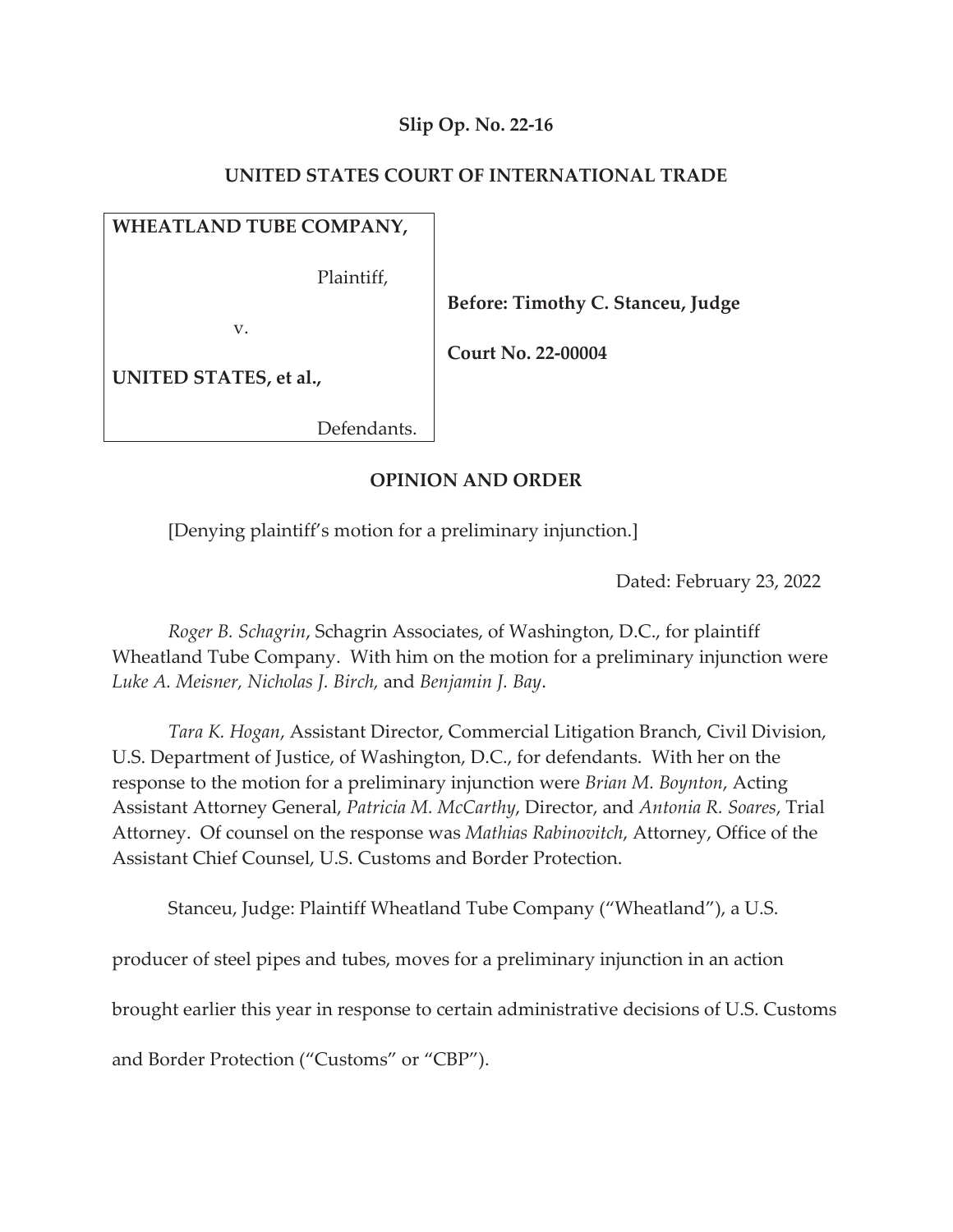Plaintiff's motion seeks a preliminary injunction that would prohibit Customs, during the pendency of this litigation (including any appeals), and until such time as Customs responds to certain requests submitted by Wheatland, from liquidating entries of steel conduit pipe imported from Mexico according to subheading 8547.90, Harmonized Tariff Schedule of the United States ("HTSUS"). For classification within this tariff provision, electrical conduit tubing products made of steel must be lined with insulating material. Such goods are subject neither to 25% duties, nor to an import monitoring scheme, imposed by the President of the United States under Section 232 of the Trade Expansion Act of 1962, 19 U.S.C. § 1862 ("Section 232"), which delegates to the President the authority to adjust imports of products determined to threaten to impair the national security. 1

Wheatland's submissions to Customs and to the court indicate a belief that Customs has allowed, or in the future may allow, steel electrical conduit that is not lined with insulating material to be classified erroneously in subheading 8547.90, HTSUS, under which it would not be subject to Section 232 duties or monitoring.

Because plaintiff has failed to demonstrate a likelihood that it will succeed on the merits of the claim it has brought in this action, the court denies plaintiff's motion for preliminary injunctive relief.

<sup>1</sup> Citations herein to the United States Code are to the 2018 edition. Citations herein to the Code of Federal Regulations are to the 2021 edition.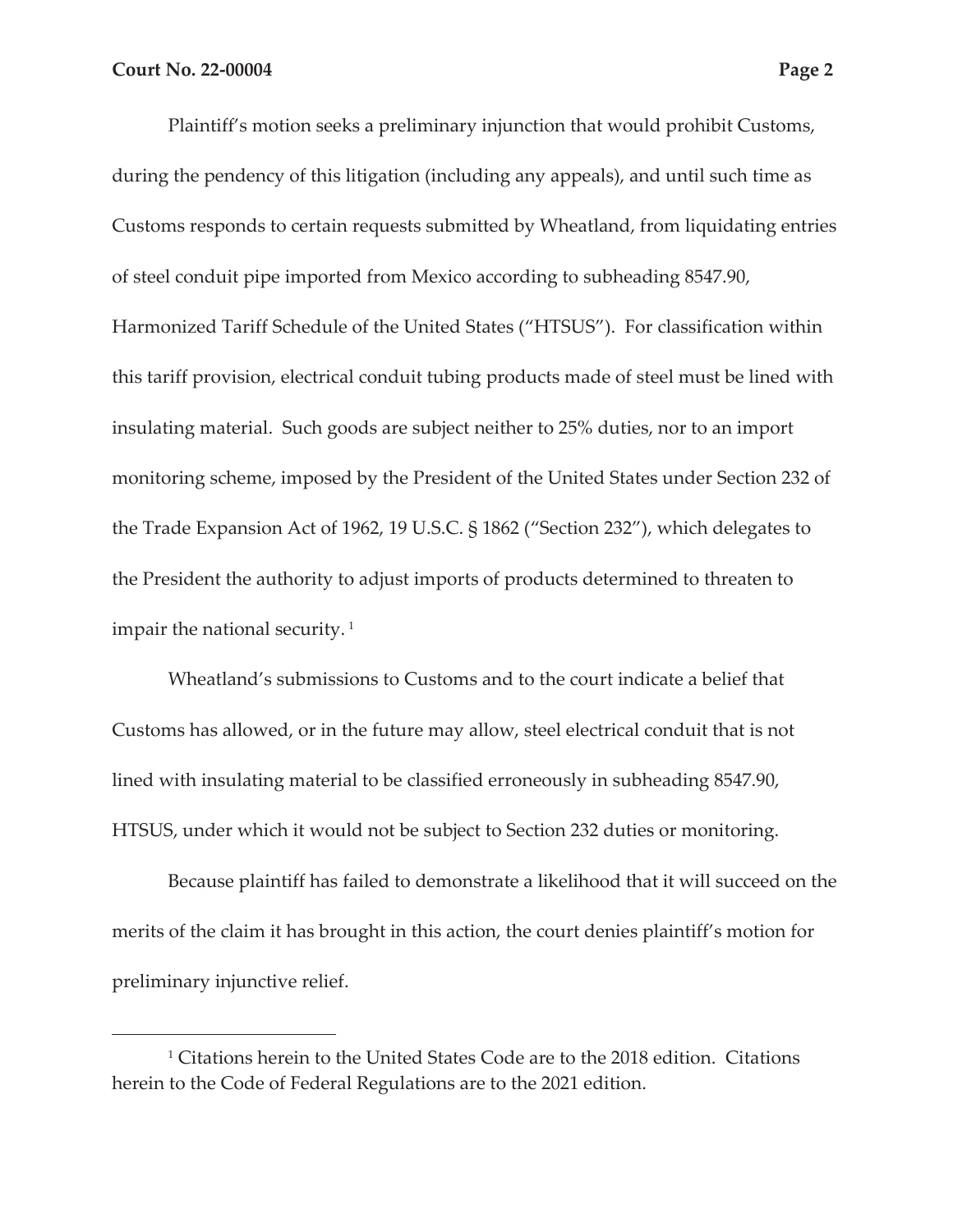#### **I. BACKGROUND**

On January 12, 2022, plaintiff brought this action against the United States, the Secretary of Homeland Security, and the Acting Commissioner of Customs and Border Protection, asserting subject matter jurisdiction according to the court's residual jurisdiction provision, 28 U.S.C. § 1581(i). Summons, ECF No. 1; Compl. ¶ 2, ECF No. 4. On the same day, plaintiff filed a Petition for Writ of Mandamus (Jan. 12, 2022), ECF No. 7, and the instant motion for a preliminary injunction, Mot. for Prelim. Inj. (Jan. 12, 2022), ECF No. 8 ("Pl.'s Mot."), with supporting memorandum, Mem. in Supp. of Mot. for Prelim. Inj. (Jan. 12, 2022), ECF No. 9 ("Pl.'s Mem.").

In opposition to plaintiff's submissions, defendant filed a Combined Motion to Dismiss, Response to Plaintiff's Motion for a Preliminary Injunction, and Response to Plaintiff's Petition for a Writ of Mandamus (Feb. 2, 2022), ECF No. 12 ("Def.'s Mot."). In moving to dismiss, defendant argues that the court lacks jurisdiction because this action is moot, Def.'s Mot. 16–20, and, in the alternative, that Wheatland has failed to state a claim on which relief can be granted, *id*. at 21–25. With respect to the motion for a preliminary injunction, defendant argues that, for those reasons, plaintiff has failed to demonstrate a likelihood of success on the merits. *Id*. at 21–23.

The court issues an expedited ruling on plaintiff's preliminary injunction motion. *See* USCIT R. 65(e) ("Precedence of Motions. Motions seeking temporary or preliminary injunctive relief will be given precedence over other matters pending before the court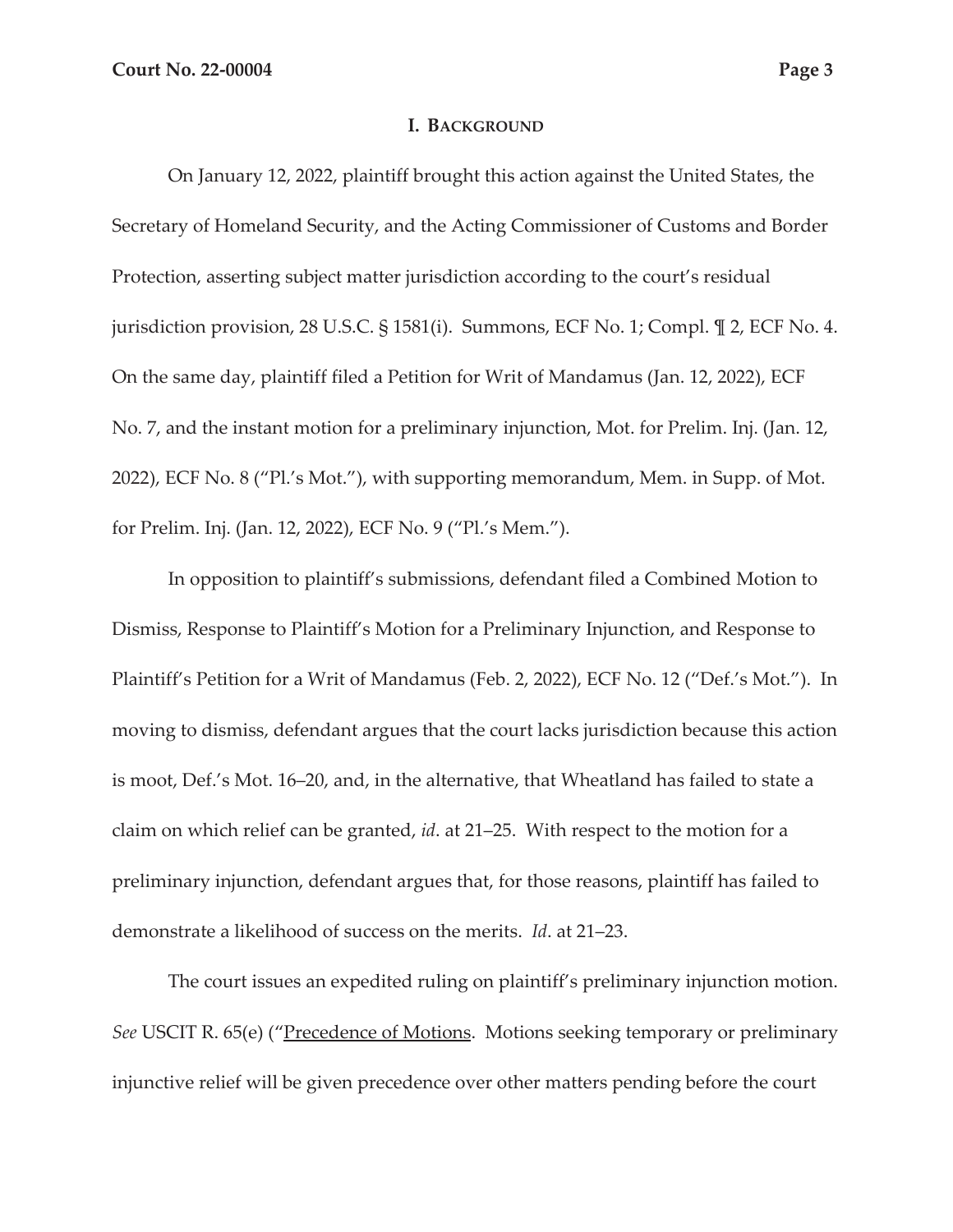and expedited in every way."). Because plaintiff has not yet filed a response to defendant's motion to dismiss, the court holds in abeyance any ruling on the issue of whether this action must be dismissed according to USCIT Rule 12(b)(1) or 12(b)(6).

This action arose over Wheatland's interest in tariff classification decisions Customs has applied and will apply to imports from Mexico of electrical conduit made of steel. In 2020 and 2021, Wheatland filed three submissions to Customs under Section 516 of the Tariff Act of 1930, *as amended*, 19 U.S.C. § 1516 ("Section 516"), directed to these imports. Wheatland's dissatisfaction with the responses Customs provided to these submissions resulted in the current litigation.

As a general matter, electrical conduit tubing made of base metal and lined with an insulating material is classified in subheading 8547.90, HTSUS (". . . electrical conduit tubing and joints therefor, of base metal lined with insulating material: Other [than insulating fittings of ceramic or plastic]"). In contrast, steel pipe and tube suitable for use as electrical conduit that is not lined with an insulating material has been classified by Customs under heading 7306, HTSUS ("Other [than seamless] tubes, pipes and hollow profiles (for example, open seamed or welded, riveted or similarly closed), of iron or steel"). Products so classified are subject generally to 25% duties, or to an import monitoring scheme, by Presidential proclamations issued under Section 232.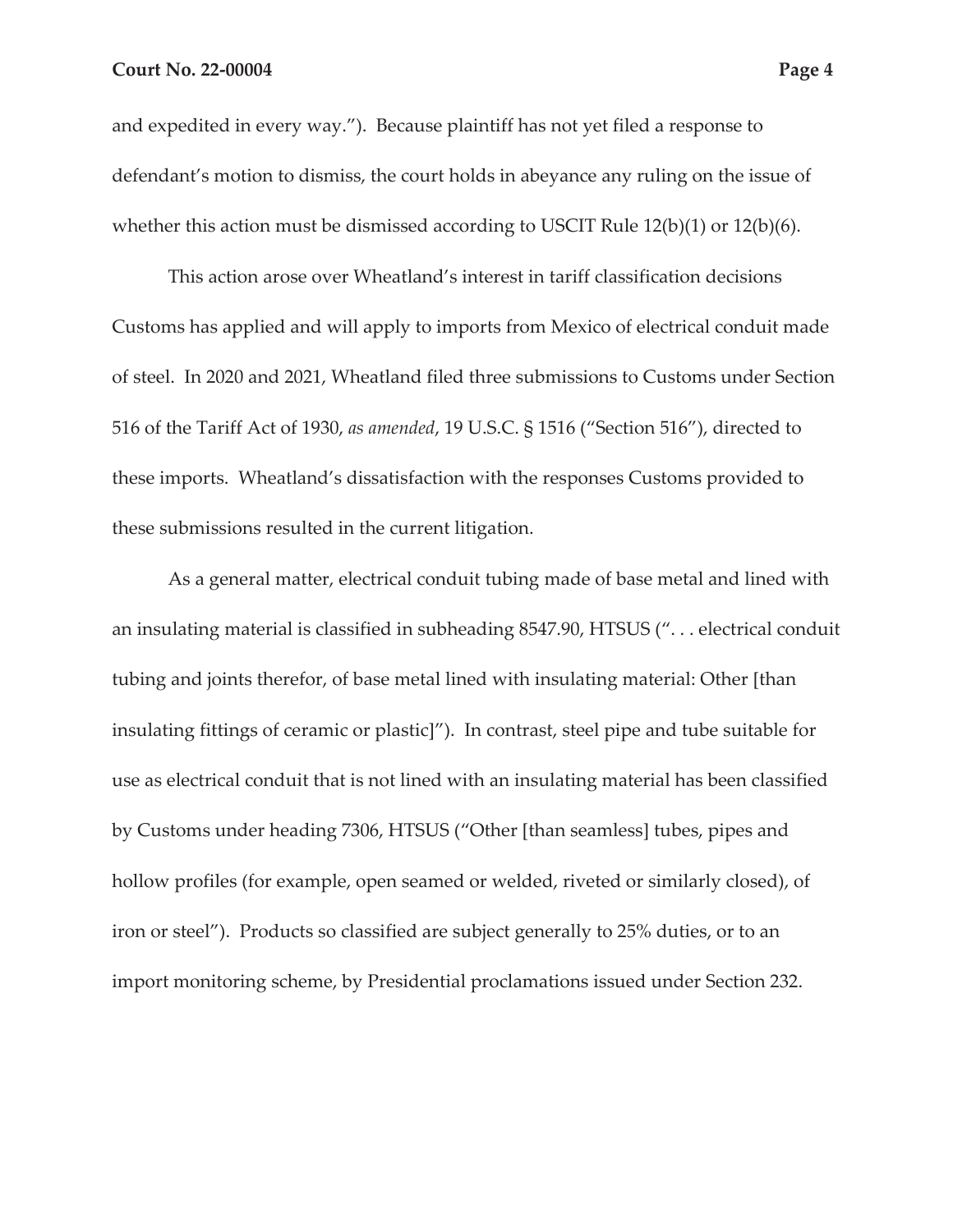# **A. The Presidential Proclamations Imposing "Section 232" Duties of 25% and Monitoring Schemes on Imported Steel Products, Including Steel Tubing**

President Trump imposed 25% duties on various steel products upon issuing,

under Section 232, Proclamation No. 9705, *Adjusting Imports of Steel Into the United* 

*States*, 83 Fed. Reg. 11,625 (Exec. Office of the President Mar. 15, 2018) ("*Proclamation* 

*9705*"). Steel products of heading 7306, HTSUS are included among those products. *Id.*

at 11,629–30 (subjecting to 25% duty "tubes, pipes and hollow profiles provided for in

heading 7304, or 7306; tubes and pipes provided for in heading 7305").

Proclamation No. 9705 exempted steel products of Canada and Mexico from the 25% duties. *Id.* at 11,626. The President removed that exemption, effective June 1, 2018, and restored it on May 20, 2019, replacing it with a series of measures that included, *inter alia*, monitoring for import surges.<sup>2</sup>

<sup>2</sup> *See* Proclamation No. 9705, *Adjusting Imports of Steel Into the United States*, 83 Fed. Reg. 11,625, 11,626 (Exec. Office of the President Mar. 15, 2018) (determining "that the necessary and appropriate means to address the threat to the national security posed by imports of steel articles from Canada and Mexico is to continue ongoing discussions with these countries and to exempt steel articles imports from these countries from the tariff, at least at this time").

In Proclamation No. 9740, *Adjusting Imports of Steel Into the United States*, 83 Fed. Reg. 20,683, 20,684 (Exec. Office of the President May 7, 2018), the President announced the continuation of discussions with the governments of Canada and Mexico (and the European Union ("EU")) and extended "the temporary exemption of these countries from the tariff proclaimed in Proclamation 9705, at least at this time," and proclaimed that "unless I determine by further proclamation that the United States has reached a satisfactory alternative means to remove the threatened impairment to the national security by imports of steel articles from Canada, Mexico, and the member countries of (continued . . .)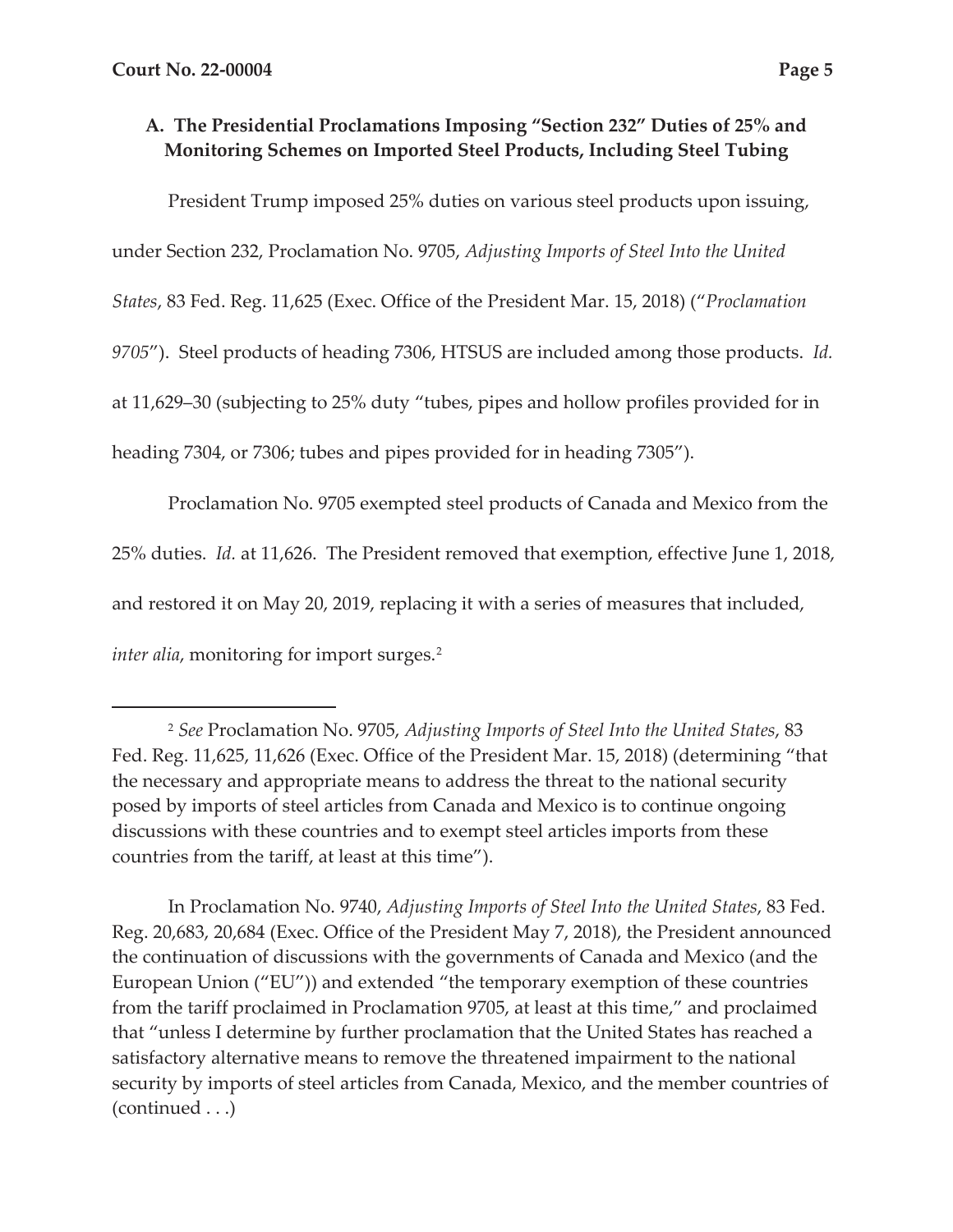#### **B. Customs Ruling N306508**

In February 2020, Customs issued a tariff classification ruling, New York Ruling Letter N306508 (Feb. 21, 2020), determining that "EMT/UL797 white conduit tubing" is classified under subheading 8547.90, HTSUS (". . . electrical conduit tubing and joints therefor, of base metal lined with insulating material: Other [than insulating fittings of ceramic or plastic]"). In one of its submissions to Customs that resulted in this action, Wheatland requested that Customs reconsider this ruling. Pl.'s Mem. 11.

#### **C. The** *Shamrock* **Litigation**

On April 6, 2020, Shamrock Building Materials, Inc. ("Shamrock") brought an

action in this Court, Summons, *Shamrock Building Materials, Inc. v. United States*, Ct. No.

20-00074 (Apr. 6, 2020), ECF No. 1, to contest the denial by Customs of its protests

contesting liquidations of its entries of "electrical metallic tubing finished conduit

(. . . continued)

the EU, the tariff set forth in clause 2 of Proclamation 9705 shall be effective June 1, 2018, for these countries."

In Proclamation No. 9894, *Adjusting Imports of Steel Into the United States*, 84 Fed. Reg. 23,987, 23,987 (Exec. Office of the President May 23, 2019), the President announced that "[t]he United States has successfully concluded discussions with Canada and Mexico on satisfactory alternative means to address the threatened impairment of the national security posed by steel articles imports from Canada and Mexico" and "has agreed on a range of measures with Canada and Mexico to prevent the importation of steel articles that are unfairly subsidized or sold at dumped prices, to prevent the transshipment of steel articles, and to monitor for and avoid import surges." The 25% tariff on steel products from Canada and Mexico was discontinued in favor of the range of measures, effective May 20, 2019. *Id*. at 23,988.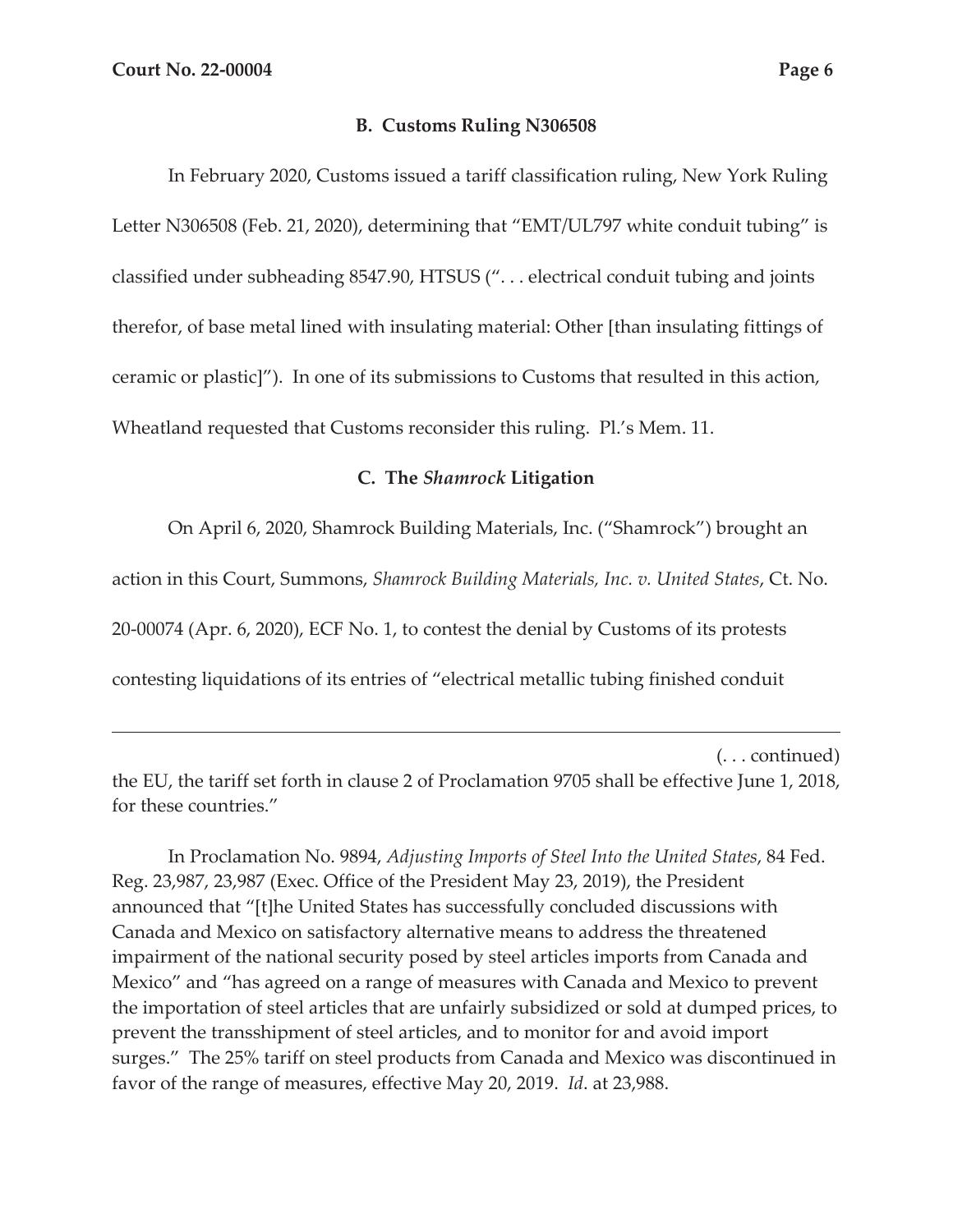('EMT'), and intermediate metal conduit ('IMC') . . . imported from Mexico," Complaint ¶ 8, *Shamrock Building Materials, Inc.*, Ct. No. 20-00074, ECF No. 10, in which protest denials Customs classified Shamrock's imported merchandise in subheading 7306.30, HTSUS ("Other [than seamless] tubes, pipes and hollow profiles (for example, open seamed or welded, riveted or similarly closed), of iron or steel: Other, welded, of circular cross section, or iron or nonalloy steel"), *id.* ¶ 31. In the litigation, Shamrock claims that its imported merchandise is properly classified in subheading 8547.90, HTSUS because it is "electrical conduit tubing of base metal lined with insulating material." *Id.* ¶¶ 50, 52.

#### **D. Wheatland's Section 516 "Request for Information"**

On December 11, 2020, Wheatland filed with Customs a "Domestic Interested Party Request for Information" ("Request for Information") under Section 516 requesting that Customs, pursuant to 19 U.S.C. § 1516(a)(1), "furnish Wheatland with the classification and rate of duty or export license requirement imposed upon imports of steel conduit pipe from Mexico." Compl. Ex. 2, at 1 (Letter from Roger B. Schagrin, Schagrin Associates, to Allyson R. Mattanah, Branch Chief, Chem., Petroleum, Metals and Misc. Articles Regs. and Rulings, Off. of Trade, U.S. Customs and Border Protection (Dec. 11, 2020) (on file with Customs)) ("*Request for Information*"); *see also* Pl.'s Mem. Ex. 2 (*Request for Information* at 1).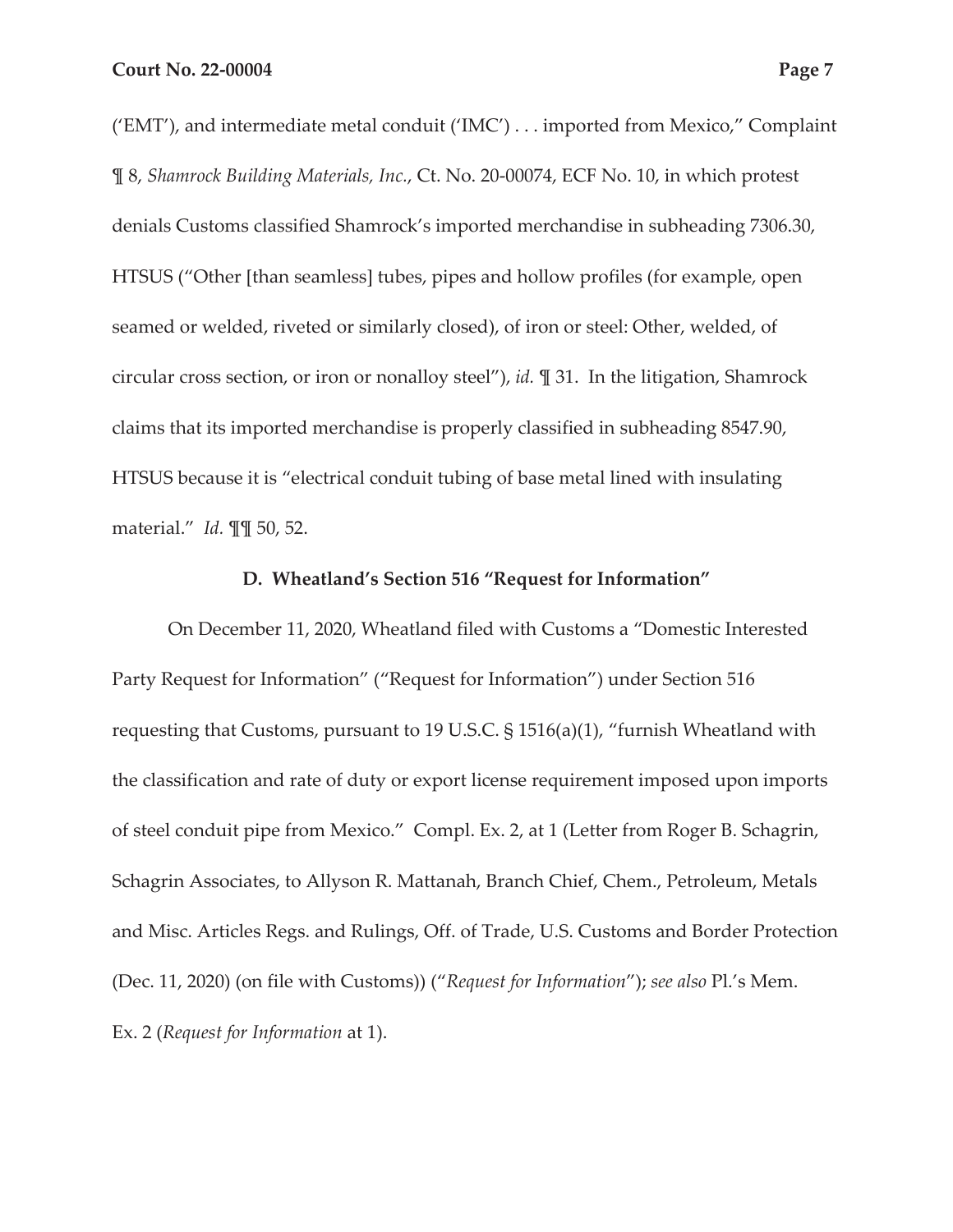### **E. Wheatland's Request for a Tariff Classification Ruling**

On January 7, 2021, Wheatland filed a second request with Customs (the "Ruling Request"), this time seeking "a ruling pursuant to 19 U.S.C. § 1516(a)(2)(A) and 19 C.F.R. 175, Subpart B, regarding the correct classification of certain steel conduit pipe." Compl. Ex. 3 (Letter from Roger B. Schagrin, Schagrin Associates, to Hon. Mark Morgan, Acting Commissioner, U.S. Customs and Border Protection (Jan. 7, 2021) (on file with Customs)) ("*Ruling Request*"); *see also* Pl.'s Mem. Ex. 3 (*Ruling Request*). The Ruling Request identified the subject of the submission as follows:

The imported merchandise that is the subject of this request is steel conduit pipe imported from Mexico, with or without interior coating, where any such coating does not have insulation properties. Electrical conduit pipe is used to route electrical wiring in a building or other structure. The imported merchandise is covered by this request whether it is EMT [galvanized electrical metallic tubing finished conduit], IMC [intermediate metal conduit], or RMC [rigid metal conduit].

*Ruling Request* at 8. The Ruling Request further stated that "this merchandise is properly classified under HTS [Harmonized Tariff Schedule] 7306.30 and not under HTS 8547.90." *Id*.

Wheatland's Ruling Request added that "[a]s part of this request, Wheatland asks that Customs reconsider ruling N306508, 'The tariff classification of steel conduit pipe from Thailand' (Feb. 21, 2020), which concluded that HTS 8547.90.0020 applied to certain conduit made up of steel with an exterior coating of zinc and an interior coating of stoved epoxy resin." *Id*. at 1. "Wheatland submits that ruling N306508 conflicts with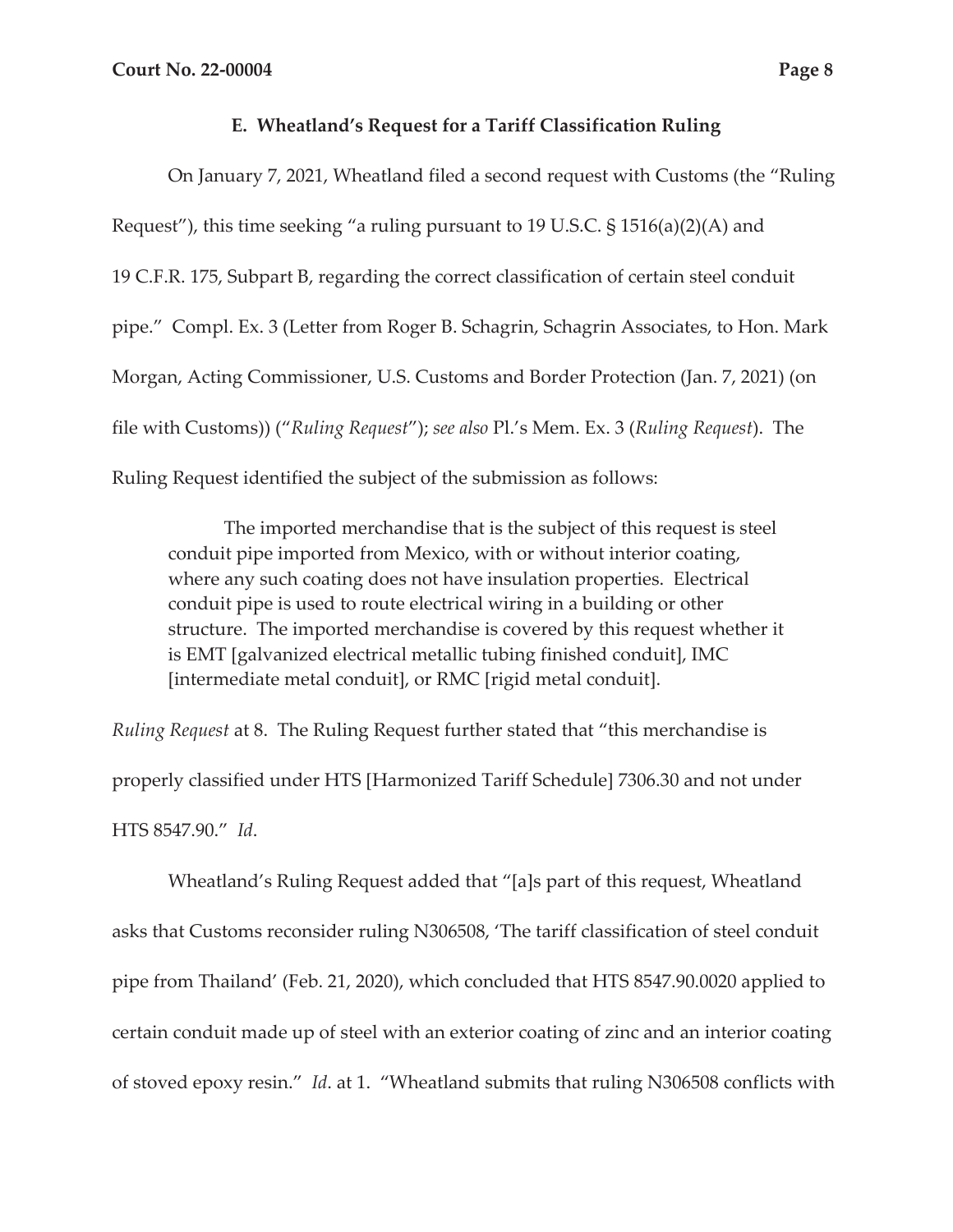other rulings, including N303775 (Apr. 26, 2019), which finds that electrical metal conduit and rigid steel conduit internally coated with epoxy resin are subject to HTS subheading 7306.30." *Id*.

#### **II. DISCUSSION**

### **A. Wheatland's Preliminary Injunction Motion**

To obtain a preliminary injunction, Wheatland must establish that it is likely to succeed on the merits, that it is likely to suffer irreparable harm in the absence of preliminary relief, that the balance of equities is in its favor, and that an injunction is in the public interest. *Winter v. Nat. Res. Def. Council, Inc.*, 555 U.S. 7, 20 (2008) (citations omitted). The preliminary relief Wheatland seeks would enjoin defendant:

from making or permitting liquidation of any unliquidated entries of steel conduit pipe entered into the United S[t]ates under HTS 8547.90, for the pendency of this litigation, including any appeals, and until such time as Customs has responded to Plaintiff's December 11, 2020 19 U.S.C. § 1516(a)(1) request for information and Petitioner's January 7, 2021 19 U.S.C. § 1516(a) petition for tariff classification ruling.

Pl.'s Mot. 1. 3

Were the court to reach a factual finding on the issue of irreparable harm, it first would hold an evidentiary hearing to ascertain the material facts. Here, no such

<sup>&</sup>lt;sup>3</sup> A preliminary injunction is intended to prevent irreparable harm during the pendency of the action before the court and, therefore, dissolves upon the court's entry of judgment. Even were the court able to grant a preliminary injunction in this case, it could not grant the preliminary injunction plaintiff proposes, which would extend beyond the entry of judgment in this action.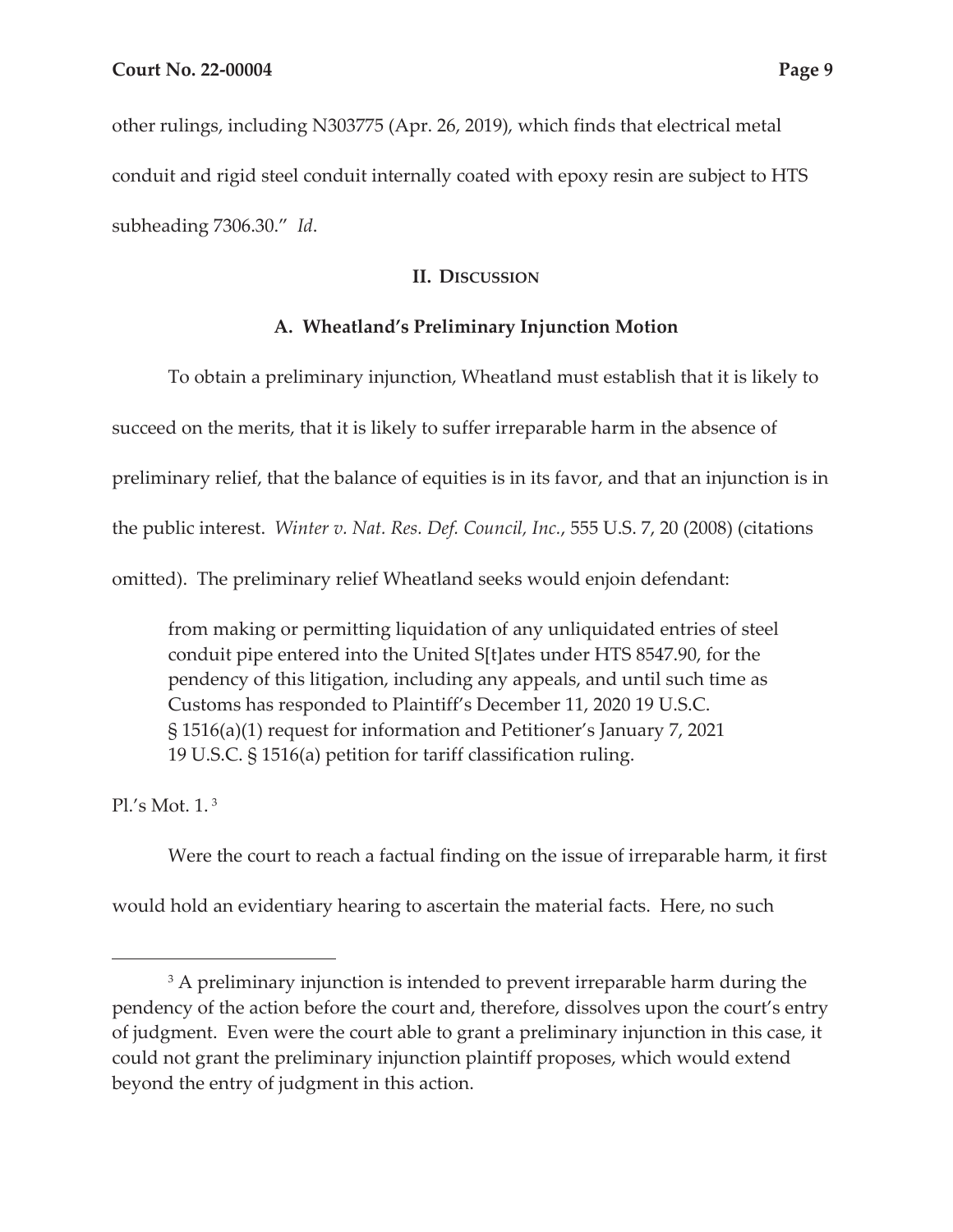hearing is necessary or appropriate because no preliminary injunction may issue if a movant cannot demonstrate at least some likelihood of success on the merits. Plaintiff's Complaint and the documentary exhibits to plaintiff's submissions in this litigation convince the court that plaintiff is unlikely to show that it has stated a claim on which relief can be granted. Therefore, plaintiff has failed to demonstrate that it is likely to

succeed on the merits of the claim it has brought in this litigation.

# **B. Wheatland Has Not Demonstrated the Likelihood that Relief Can Be Granted on its Claim**

Wheatland alleges in its Complaint as follows: "As of the date of the filing of this Complaint [January 12, 2022], Customs has failed to respond to Plaintiff Wheatland's December 11, 2020 19 U.S.C. § 1516(a)(1) request for information and Plaintiff's January 7, 2021 19 U.S.C. § 1516(a) petition for tariff classification ruling." Compl. ¶ 40. The Complaint also alleges that "Customs has stated that it will not respond to either Plaintiff Wheatland's December 11, 2020 19 U.S.C. § 1516(a)(1) request for information and Plaintiff's January 7, 2021 19 U.S.C. § 1516(a) petition for tariff classification ruling." *Id*. **[41.** The Complaint alleges, further, that:

Given that the misclassification of imports of steel conduit pipe allows import volumes in excess of historical levels, contrary to the agreement between Mexico and the United States, the failure of Customs to respond to Plaintiff Wheatland's December 11, 2020 19 U.S.C. § 1516(a)(1) request for information and Plaintiff's January 7, 2021 19 U.S.C. § 1516(a) petition for tariff classification ruling is unreasonable.

*Id*. ¶ 42.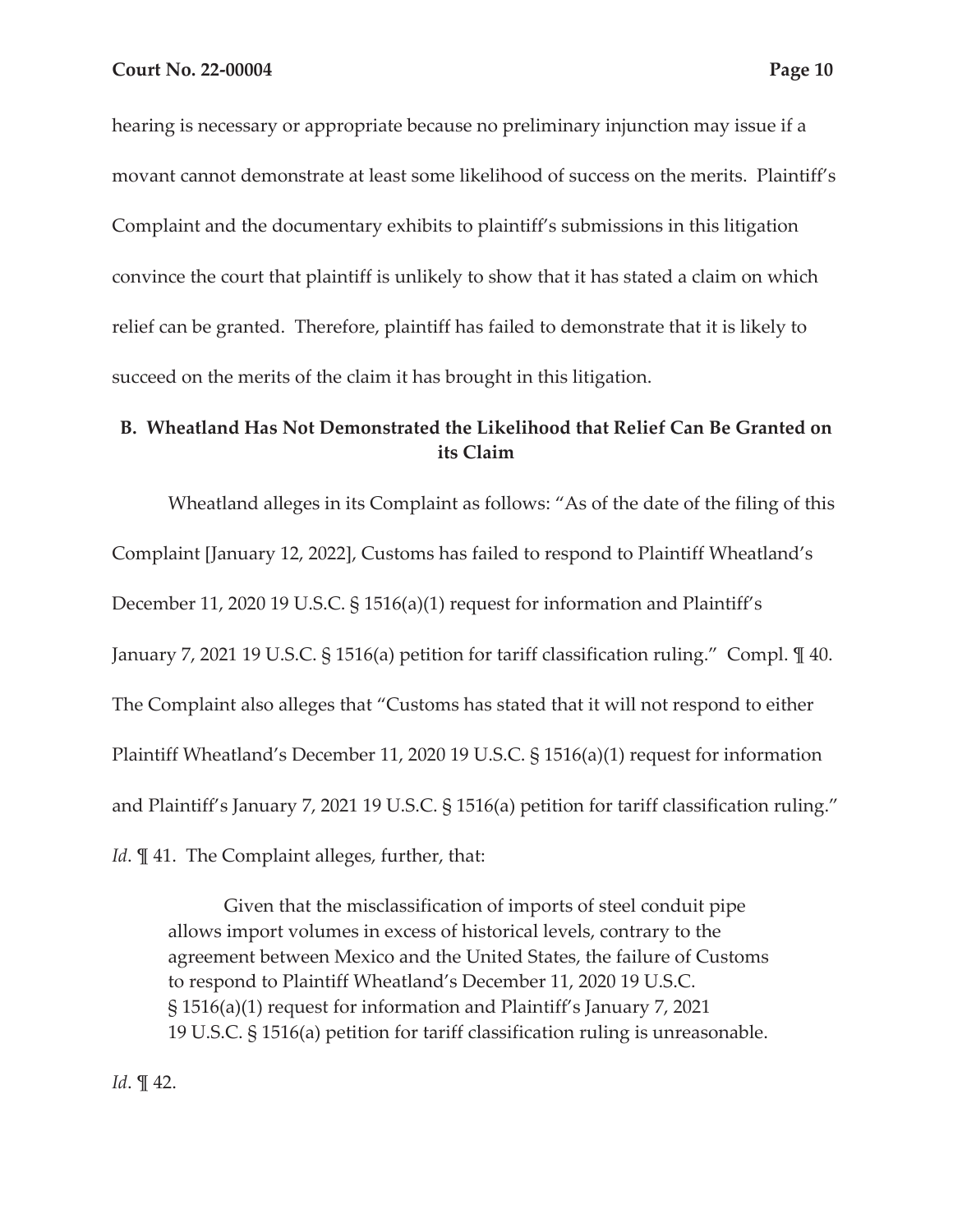The court interprets Wheatland's claim to be that Customs, following Wheatland's submissions of the Request for Information and the Ruling Request, acted unreasonably, *id.*, in failing to "respond" to these submissions in a way that complied with Section 516.4 *See id*. ¶ 40.

#### **1. The Responses by Customs to the Request for Information**

With respect to the Request for Information, the court interprets plaintiff's factual allegation in paragraph 40 of its Complaint—that Customs has failed to respond—as an allegation that the two responses Customs provided to the Request for Information were unreasonable and, therefore, inadequate to satisfy Section 516. Even when liberally construed in this way, plaintiff's allegation is contradicted by the documents plaintiff attached as exhibits to its submissions.

As is relevant here, Section 516 requires Customs, "upon written request by an interested party," to "furnish the classification and the rate of duty imposed upon designated imported merchandise of a class or kind manufactured, produced, or sold at wholesale by such interested party." 19 U.S.C. § 1516(a)(1). The Request for Information identified the "class or kind of merchandise" by stating that "[t]he

<sup>4</sup> Defendant argues that because Customs has responded to Wheatland's two requests, Wheatland's claim that Customs "failed to respond" is moot and that the court therefore lacks jurisdiction. Combined Mot. to Dismiss, Resp. to Pl.'s Mot. for a Prelim. Inj., and Resp. to Pl.'s Pet. for a Writ of Mandamus 16–20 (Feb. 2, 2022), ECF No. 12. As discussed herein, the court construes the claim liberally as an allegation that Customs has not responded in a way that satisfies the requirements of Section 516(a) of the Tariff Act of 1930, *as amended*, 19 U.S.C. § 1516(a). So construed, plaintiff's claim is not moot.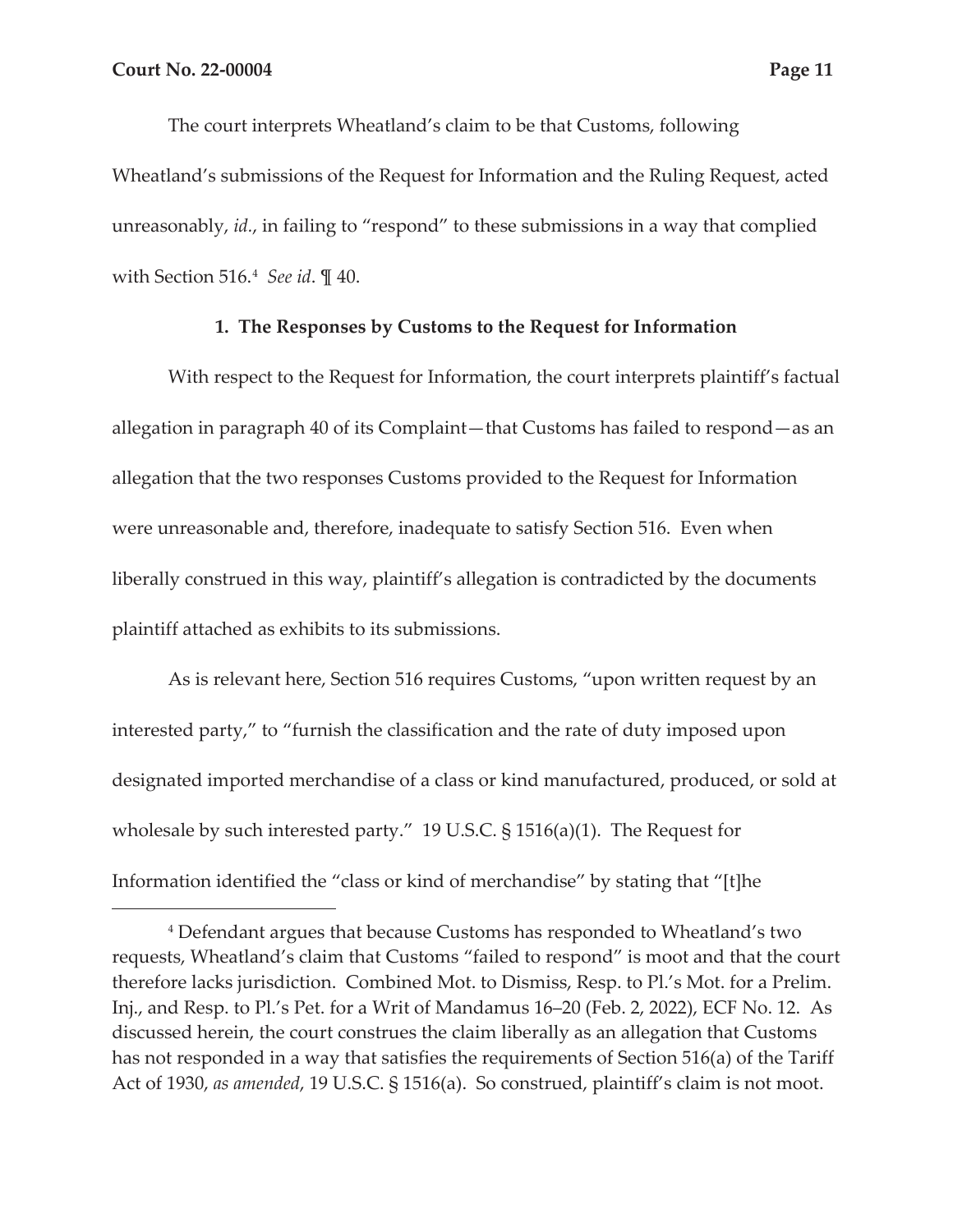imported merchandise that is the subject of this request is steel conduit pipe imported from Mexico, with or without interior coating, where any such coating does not have insulation properties." *Request for Information* at 4–5. "The imported merchandise is covered by this request whether it is electrical metallic tubing finished conduit ('EMT'), intermediate metal conduit ('IMC'), or rigid metal conduit ('RMC')." *Id.* at 5.5

Customs first responded to the Request for Information in a January 22, 2021 letter to Wheatland's counsel. Def.'s Mot App. A2 (Letter from Allyson R. Mattanah, Branch Chief, Chem., Petroleum, Metals and Misc. Articles Regs. and Rulings, Off. of Trade, U.S. Customs and Border Protection, to Roger B. Schagrin, Schagrin Associates

<sup>5</sup> The "Domestic Interested Party Request for Information" ("Request for Information") provided information extraneous to the identification of the class or kind of merchandise that was the subject of the request. It referred to "imported electrical conduit from Mexico" on entries by Shamrock and by another importer, Liberty Products Inc., dba RYMCO U.S.A. Compl. Ex. 2, at 2 (Letter from Roger B. Schagrin, Schagrin Associates, to Allyson R. Mattanah, Branch Chief, Chem., Petroleum, Metals and Misc. Articles Regs. and Rulings, Off. of Trade, U.S. Customs and Border Protection (Dec. 11, 2020) (on file with Customs) ("*Request for Information*"); *see also* Pl.'s Mem. Ex. 2 (*Request for Information* at 2). Wheatland cited information that it believed showed that these two importers were improperly importing electrical conduit according to an entered classification of subheading 8547.90, HTSUS instead of subheading 7306.30, HTSUS, which, Wheatland argued, is the correct classification. *Request for Information*  at 2. The Request for Information mentioned Wheatland's belief that importers, through their misclassifications, had evaded 25% duties imposed by Presidential Proclamation 9705 on past entries and, since the removal of those tariffs in favor of export licensing and monitoring regimes, were misclassifying imports to escape those regimes. *Id*. Regarding imports by Shamrock, the Request for Information stated that "[o]n December 21, 2018, CBP issued a Form 29 Notice of Action advising Shamrock that Customs had concluded that the more appropriate classification for its entries of electrical conduit is 7306.30.5028, and CBP instructed Shamrock Steel to use this classification for all current and future entries." *Id*.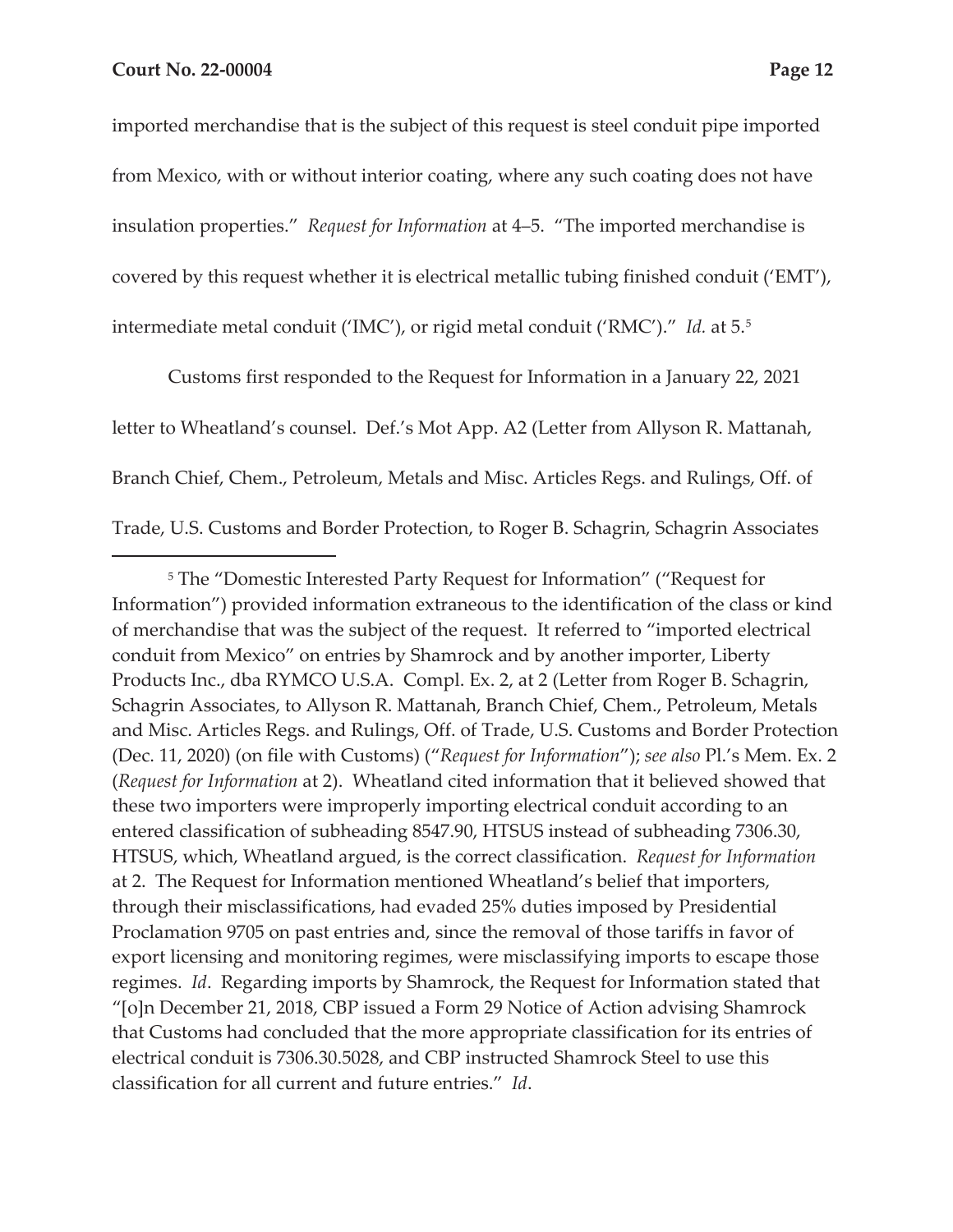(Jan. 22, 2021) (on file with Schagrin Associates)). The substance of the letter was as follows:

U.S. Customs and Border Protection (CBP) liquidated entries of certain steel conduit pipe imported by Shamrock Building Materials, Inc. (Shamrock) between April 26, 2019, through July 19, 2019, inclusive, in subheading 7306.30.10, HTSUS, or in 7306.30.50, HTSUS, depending on whether the wall thickness of the pipe was less than 1.65 mm. The 2020 column one, general rate of duty for both subheadings is Free.

Shamrock filed an action in the Court of International Trade (CIT), challenging the classification of its steel conduit pipe under those tariff provisions. Therefore, the issue of the classification of the merchandise described above is now before the CIT in Shamrock Building Materials, Inc. v. United States, No. 20-00074, and will be adjudicated in that forum.

*Id*. Dissatisfied with that response, Wheatland made a third submission that supplemented its Request for Information ("Supplemental Information Request"). Def.'s Mot. App. A3 (Letter from Roger B. Schagrin, Schagrin Associates, to Allyson R. Mattanah, Branch Chief, Chem., Petroleum, Metals and Misc. Articles Regs. and Rulings, Off. of Trade, U.S. Customs and Border Protection (Feb. 22, 2021) (on file with Customs)) (*"Supplemental Information Request*"). Wheatland told Customs that its "classification request does not cover any of the entries covered by the action currently pending before the CIT in Shamrock Building Materials, Inc. v. United States, No. 20-00074" and that "[w]e therefore consider Wheatland's December 11, 2020 classification request to be still open and pending before the agency and respectfully request CBP to take further action on this matter." *Id*. at A4. The letter explained that its request "only asks CBP to respond to two simple questions: 1. Under what tariff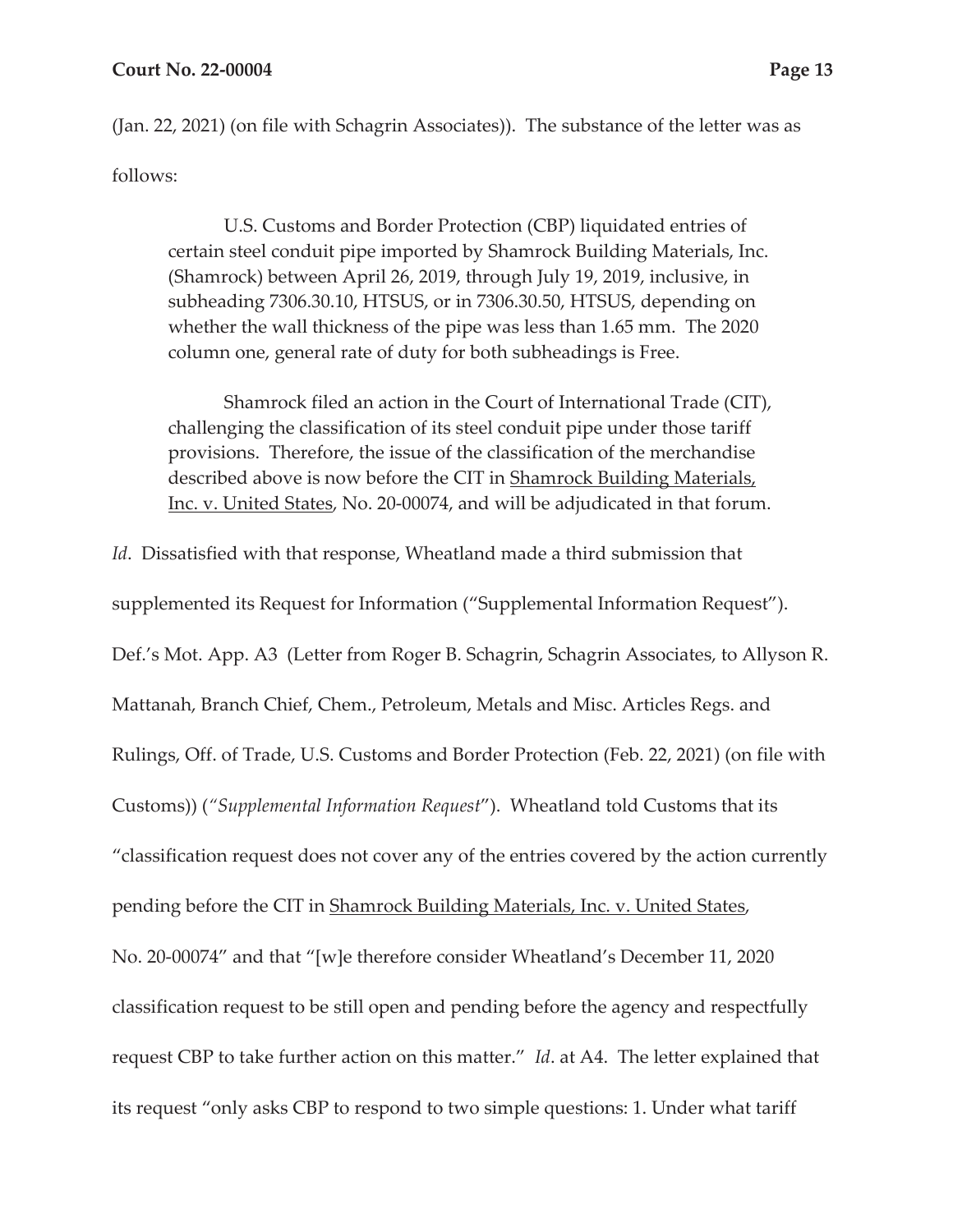classification have Shamrock's imports of steel conduit pipe been entered since August 31, 2020 to the present? 2. Under what tariff classification have RYMCO USA's imports of steel conduit pipe been entered since August 31, 2020 to the present?" *Id.* 

Customs further responded to the Request for Information in an April 9, 2021 letter to Wheatland's counsel. Pl.'s Compl. Ex. 7 (Letter from Craig T. Clark, Director, Com. and Trade Facilitation Div., U.S. Customs and Border Protection, to Roger B. Schagrin, Schagrin Associates (Apr. 9, 2021) (on file with Schagrin Associates)) ("*Final Response*"); Pl.'s Mem. Ex. 7 (*Final Response*). Customs took the position, first, that the tariff classifications Shamrock and RYMCO U.S.A. listed on their entry documentation were information precluded from public disclosure by the Trade Secrets Act, 18 U.S.C. § 1905 and, second, that "your request fails to clearly frame a proper request under 19 U.S.C. § 1516(a)." *Id*. at 2. Customs added that "[m]oreover, as a matter of the designated imported merchandise you described in your initial letter as 'steel conduit pipe imported from Mexico, with or without interior coating, where any such coating does not have insulation properties', CBP's position is that the merchandise is classified in heading 7306, HTSUS, irrespective of the date of entry." *Id*. Customs then stated:

More specifically, and as stated in our letter, dated January 22, 2021, CBP has liquidated entries of certain steel conduit pipe imported by Shamrock in subheadings 7306.30.10 and 7306.30.50, HTSUS, depending on the wall thickness of the pipe, and it is currently defending that position in the U.S. Court of International Trade (CIT). However, the CIT will likely rule on the correct classification of Shamrock's imported pipe.

*Id*. at 2–3.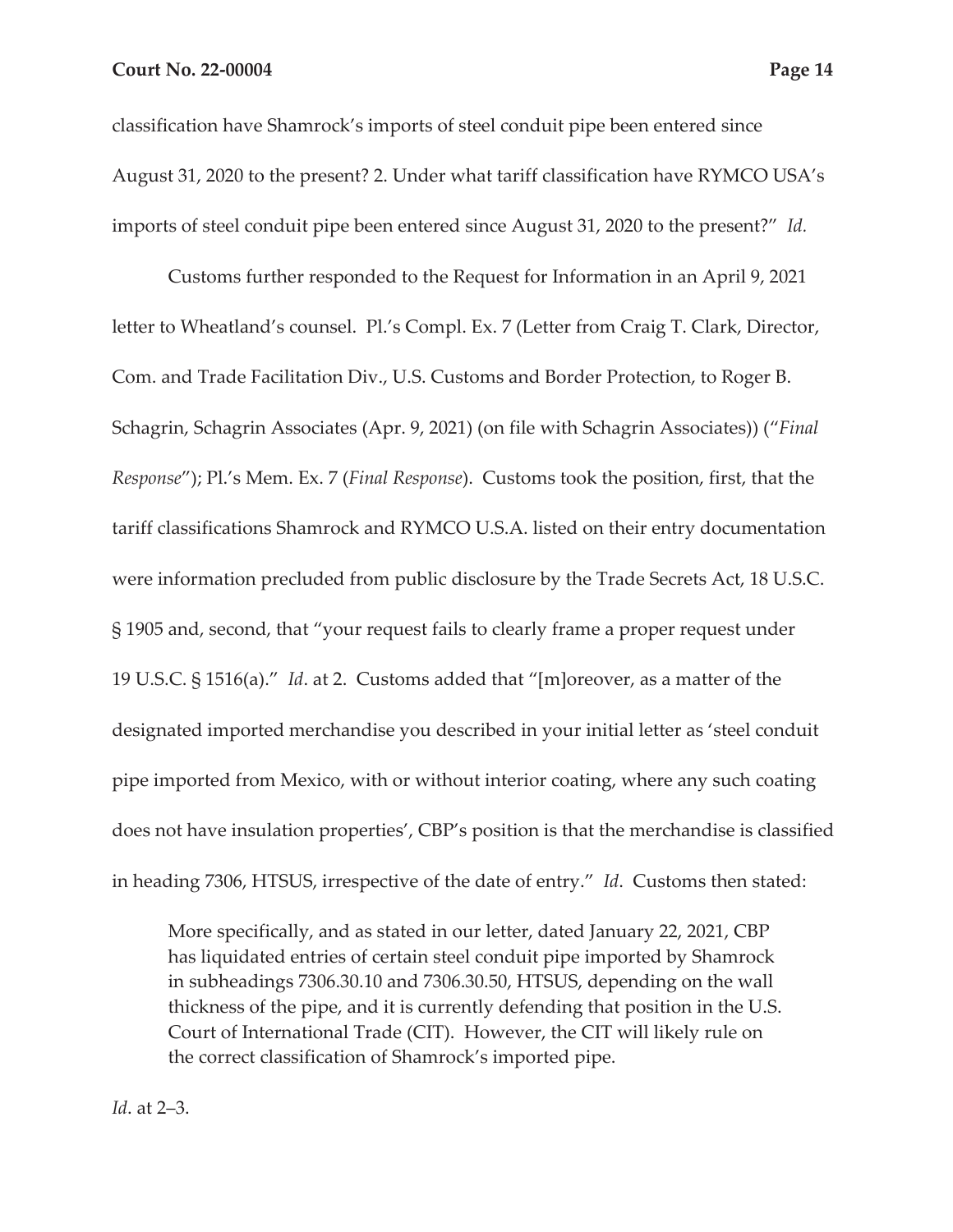Upon reviewing the Request for Information, as originally submitted and as clarified in Wheatland's supplemental information request, and upon reviewing both of CBP's responses, the court concludes that Customs responded to the Request for Information in a way that satisfied the requirements of Section 516(a)(1). Customs was required to "furnish the classification and the rate of duty imposed upon designated imported merchandise of a class or kind" produced by Wheatland. 19 U.S.C. § 1516(a)(1). Wheatland designated the imported merchandise as "steel conduit pipe imported from Mexico, with or without interior coating, where any such coating does not have insulation properties . . . whether it is electrical metallic tubing finished conduit ('EMT'), intermediate metal conduit ('IMC'), or rigid metal conduit ('RMC')." *Request for Information* at 4–5. In its Supplemental Information Request, Wheatland sought the tariff classifications by which two importers, Shamrock and RYMCO USA, have entered steel conduit pipe since August 31, 2020. *Supplemental Information Request*  at 2.

CBP's responses, when read together, placed Wheatland on notice of the position of Customs that the imported merchandise Wheatland designated is properly classified in subheading 7306.30.10, HTSUS, or in 7306.30.50, HTSUS, depending on wall thickness, and that the 2020 column one, general rate of duty for both subheadings is Free. Section 516(a)(1) did not require Customs to provide information in addition to that. As the language and purpose of Section 516(a)(1) make clear, the information was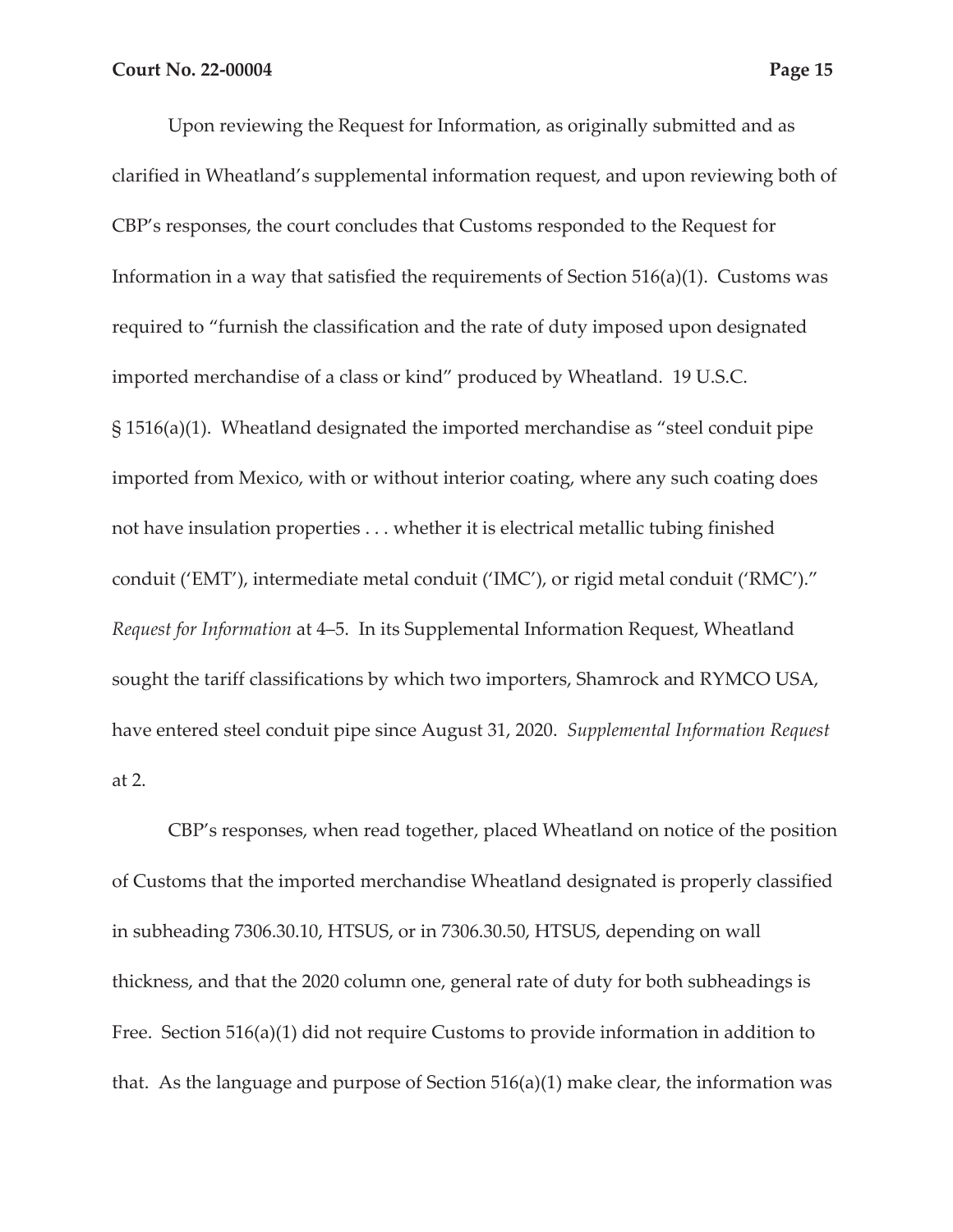sufficient to allow Wheatland to decide whether it believes the classification position of Customs "is not correct" and, in that event, to "file a petition" with Customs stating what it believes is the "proper" classification and "the reasons for its belief." 19 U.S.C.  $$1516(a)(1)$ .

Wheatland's submissions show that Wheatland agrees with CBP's position on the proper tariff classification of the imported merchandise that Wheatland designated in its Request for Information. And as Customs correctly recognized and informed Wheatland, Section 516(a)(1) is not a mechanism by which a domestic interested party may obtain information presented on entry documentation submitted by or on behalf of specific importers, regardless of whether Customs was free to disclose such information under the restrictions of the Trade Secrets Act. The premise of Wheatland's claim, which is that Customs did not respond to the Request for Information in a way that satisfies the requirements of Section  $516(a)(1)$ , is based on a misinterpretation of this statutory provision and the corresponding Customs regulations in 19 C.F.R. Part 175, Subpart A. Plaintiff, therefore, has failed to show a likelihood of success on the merits of its claim as it relates to the Request for Information.

## **2. CBP's Decision on the Ruling Request and its Denial of the Request to Reconsider the Tariff Classification Position Taken in New York Ruling Letter N306508**

Wheatland's claim that Customs has failed to provide a response to "Plaintiff's January 7, 2021 19 U.S.C. § 1516(a) petition for tariff classification ruling," Compl. ¶ 40, also misinterprets Section 516(a)(1), as well as the related Customs regulations, 19 C.F.R.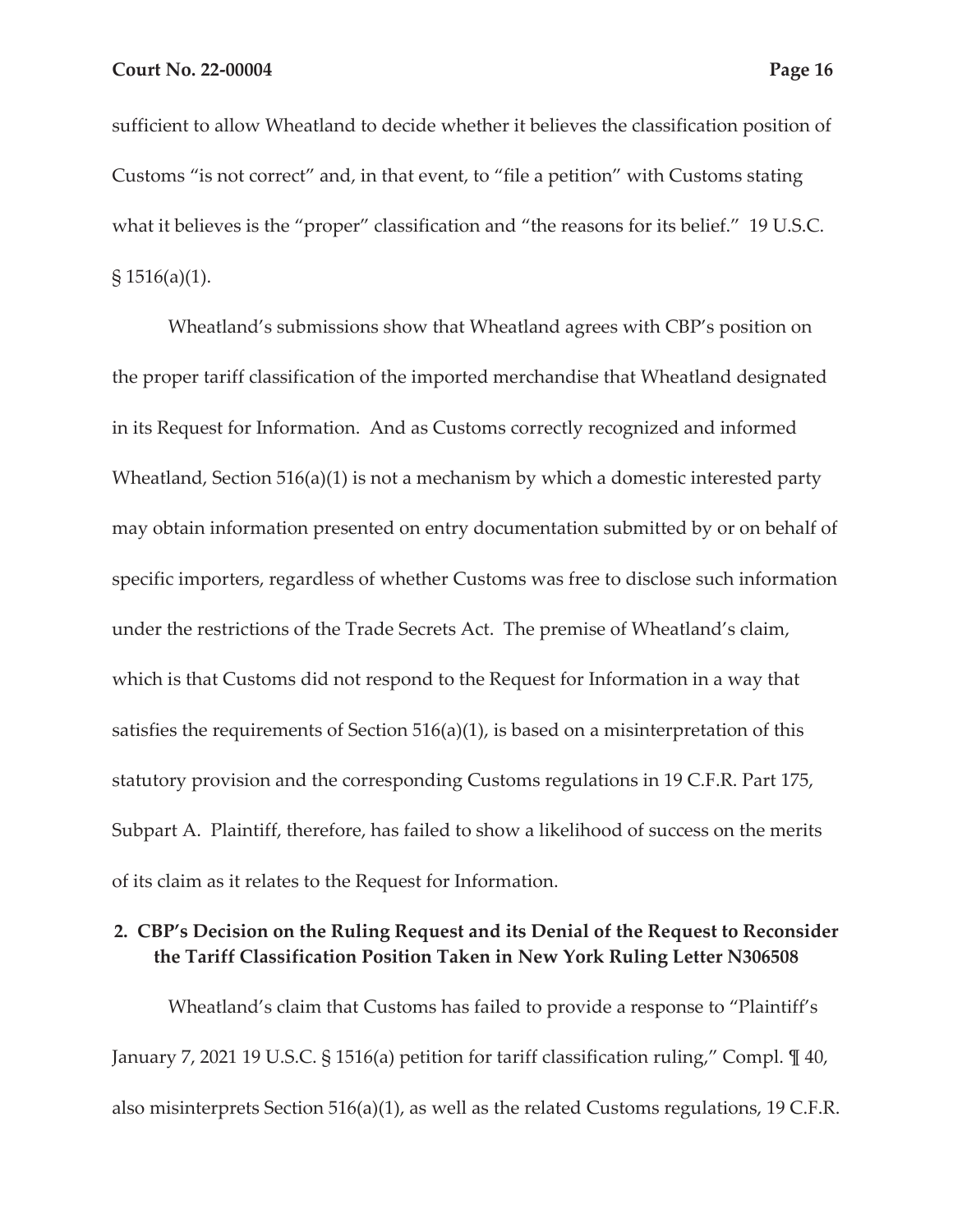Part 175, Subparts B and C. Because Wheatland's submissions to Customs demonstrate agreement with the stated classification position of Customs, the Ruling Request is not a "petition" conforming to Section 516(a)(1). Customs, therefore, correctly refrained from issuing a "determination" of the correct classification in response to a petition, pursuant to Section 516(b), 19 U.S.C. § 1516(b), or a notification in response to a petition, pursuant to Section 516(c), 19 U.S.C. § 1516(c). Wheatland, therefore, has failed to show a likelihood of success on the merits of its claim as it relates to the Ruling Request.

Although Section 516(a)(1) did not require it to do so, Customs also responded to Wheatland's urging, in the Ruling Request, that Customs reconsider the tariff classification position taken in New York Ruling Letter N306508. In responding, Customs implicitly treated the Ruling Request as a request for a tariff classification ruling under Part 177 of the Customs Regulations. CBP's April 9, 2021 communication to Wheatland informed Wheatland that its regulation, 19 C.F.R. § 177.7(b), precluded issuance of any such ruling because "the issue of the classification of steel conduit pipe is currently before the CIT" in the pending litigation in *Shamrock Building Materials, Inc.*, Ct. No. 20-00074.6 *Final Response* at 3. Plaintiff has not shown that it will succeed in demonstrating that the refusal to issue a ruling, which Customs grounded in an interpretation of its own regulations, was unreasonable or otherwise contrary to law.

<sup>&</sup>lt;sup>6</sup> "No ruling letter will be issued with respect to any issue which is pending before the United States Court of International Trade, the United States Court of Appeals for the Federal Circuit, or any court of appeal therefrom." 19 C.F.R. § 177.7(b).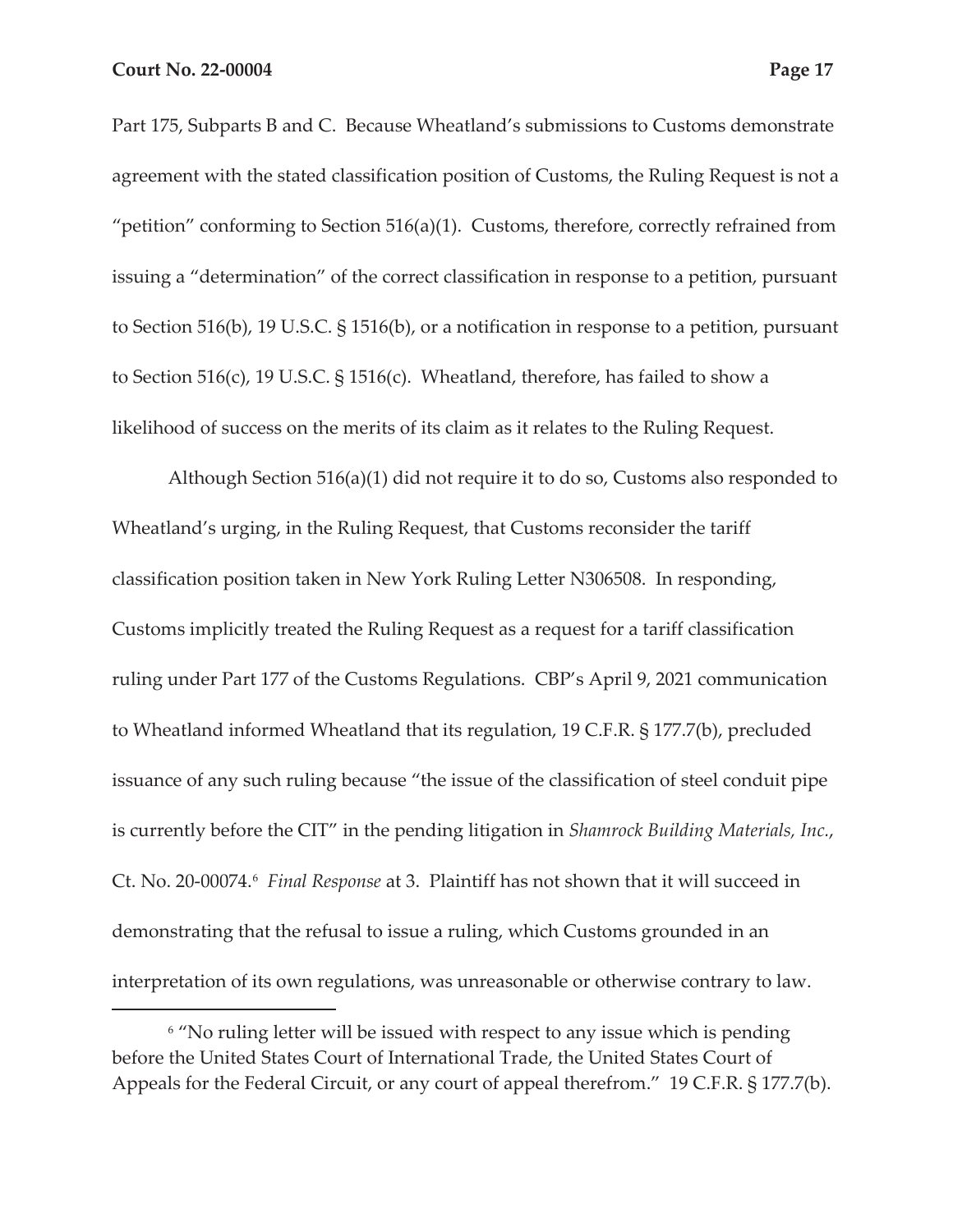### **III. CONCLUSION AND ORDER**

In conclusion, plaintiff is unlikely to succeed in showing that it has brought a claim on which relief can be granted. Therefore, plaintiff has not demonstrated that it is likely to succeed on the merits of this claim and, accordingly, is not entitled to a preliminary injunction.

Upon consideration of plaintiff's motion for a preliminary injunction, Mot. for Prelim. Inj. (Jan. 12, 2022), ECF No. 8, all papers and proceedings had herein, and upon due deliberation, it is hereby

**ORDERED** that plaintiff's motion for a preliminary injunction be, and hereby is, denied.

> /s/ Timothy C. Stanceu Timothy C. Stanceu Judge

Dated: February 23, 2022 New York, New York